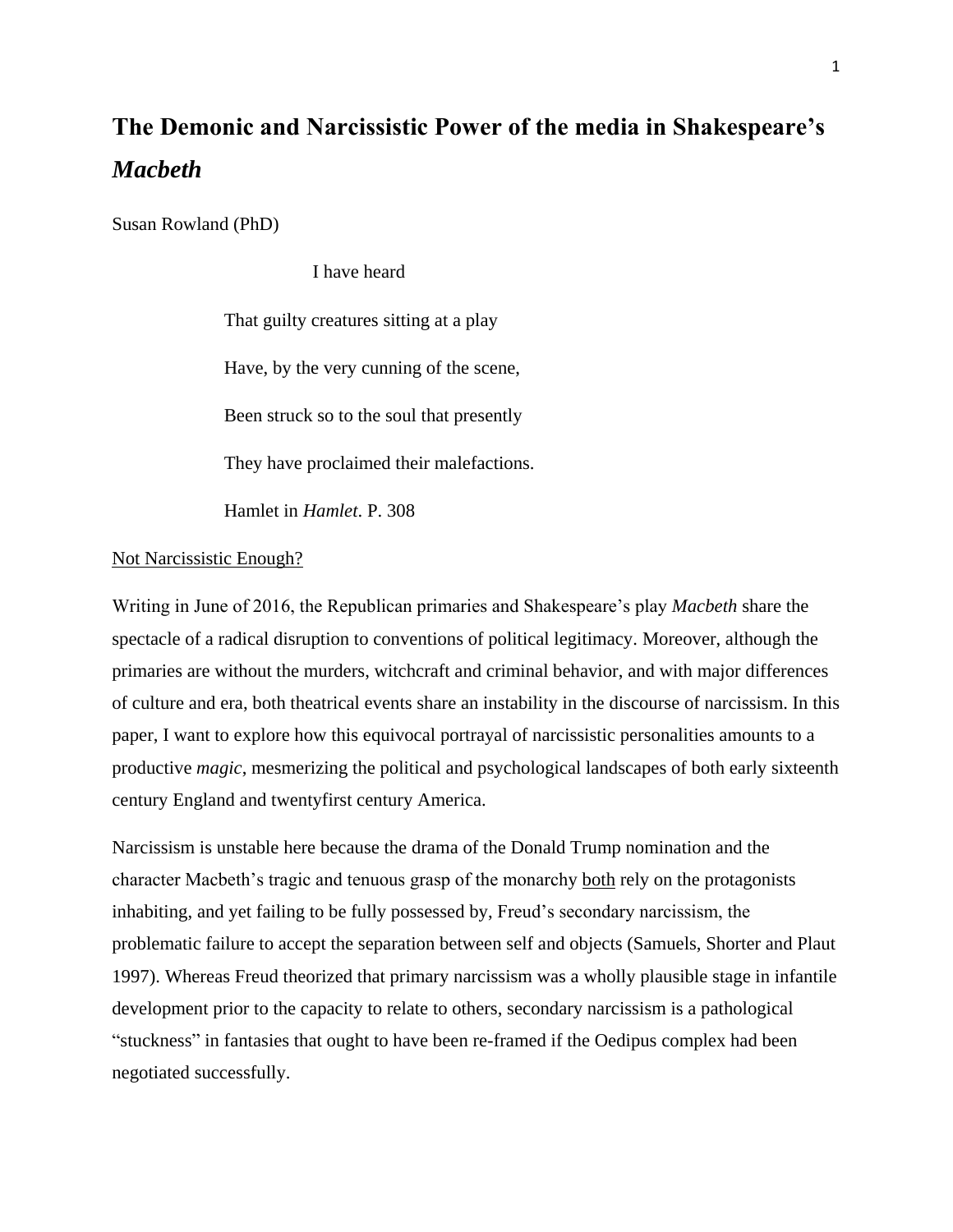The point is that his omnipotence and grandiosity are a distorted version of the selfhood he might have attained in relation to his parents, but did not. Ibid. p. 98

By recognizing the father's presence and potential to separate mother and baby, the infant of either sex must relinquish fantasies of omnipotence that his or her unbounded union with the mother has previously fostered. Following the path of Oedipus, as Freud considered proper for the male child, means that desire for the mother's exclusive love has to be renounced under threat of castration. The tiny boy therefore represses incestuous desires to form the ego/unconscious structure and is compensated by assuming the social and phallic power of the father. That Oedipus's father is a king and not just any man is not considered by Freud, just as he has far greater difficulty in positing an Oedipal route for the small girl.

Arguably C.G. Jung's far greater sense of the cultural factors in psycho-social development may offer a way of looking at the issue of relating to a paternal icon of extreme power. Although narcissism as a pathological disorder is little considered in his *Collected Works*, its key indication of being erotically obsessed by a mirror image is significantly re-worked. Twice in CW12, *Psychology and Alchemy*, gazing rapt at a mirror image is regarded as a potentially productive part of individuation. This process for Jung signifies the gradual accessing of a greater psychological coherence by means of learning how to unite and separate from the unconscious (p. 114-5, p. 116).

The problem for Jung with looking into mirror is over-reliance upon what the glass signifies to the person, 'his' superior intellect. Much more preferable is a more mysterious type of reflection, the mandala circular image as a mirror of wisdom (CW13, p. 22). Here the mirror does not reflect the outer being of the person, either in the Freudian erotic obsession or the Jungian risky reliance upon rationality. Rather the mirror indicates the deeper ordering principles of the self, icon of wholeness and majesty that cannot be swallowed by the ego in omnipotent fantasy.

So where does this leave the current Republican nominee for United States President, and Shakespeare's Macbeth, who, I suggest, share a break in the assumption of narcissism that has a magical effect on their audiences? Donald Trump's success in primary elections is predicated upon his playing the role of political outsider, one who is not narcissistic enough to assume presidential trapping in conventional language.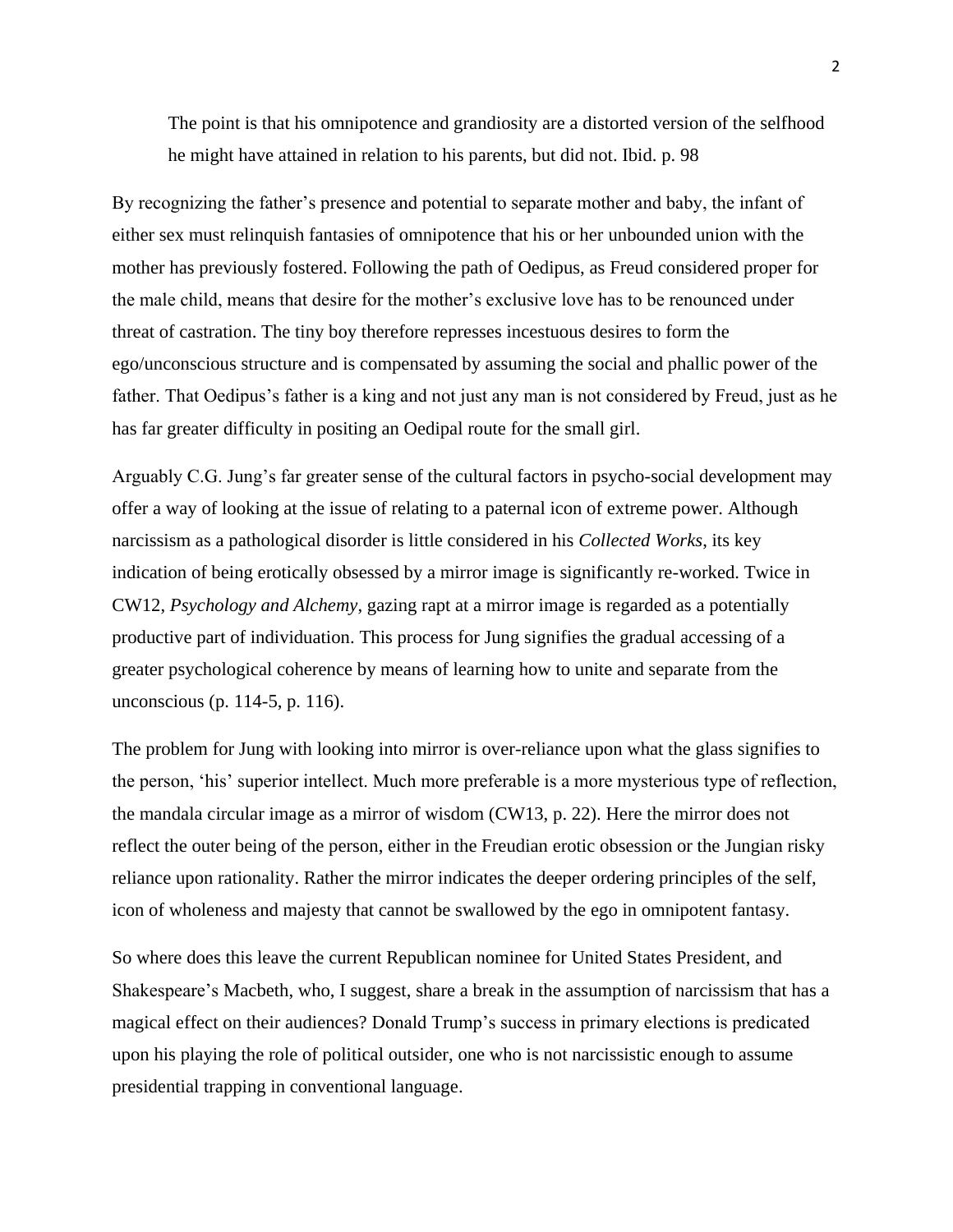On the other hand, narcissism surely *also* inheres in his claim to the Presidential throne without the usual political qualifications. These are accompanied by assertions of supreme intelligence and business acumen. While it is useless to speculate on what a political candidate 'really' believes, Trump is nevertheless playing the role of genius who is fit for office because he not "fitted" for office, not one of the elite insiders.

Macbeth's tragedy is different but similarly structured on his own perception of being unfit, illegitimate. Successful in obtaining the throne of Scotland by murdering the true king and exiling his sons, Macbeth is carrying out an archaic myth unacceptable to his present day society. The myth is of a potent young man killing an ageing king and taking his place as lover of a Queen signifying the sacred fertility of the earth. Such an underlying structure is visible in several of Shakespeare's tragedies including *Hamlet* and *King Lear*.

These plays are tragedies because ritual murder is no longer permissible within the consciousness of the times and its Christianized culture. Macbeth is haunted by his illegitimacy in the actual figure of his friend Banquo, for whom a royal descent is prophesied. Childless Macbeth has he has been goaded into his great crime by his feminine m/other representing the dangerously infertile land, his wife, Lady Macbeth. Let us take a closer look at this protagonist's narcissistic maneuvers.

#### Macbeth's Primary and Secondary Narcissism

I want to consider the witches in *Macbeth* as having a magical effect similar to the media in the modern presidential race. This comparison is not a precise equation since these witches are secret, witnessed in the drama only by Macbeth and briefly by Banquo, where the modern media are public and ubiquitous. They are a feminine other to the political order of reality it the play inhabited by kings, thanes and two very different wives. Rather, it is in the magical effect of the witches on this character, and possibly the play's audiences then and now, that parallels can be draw with contemporary events.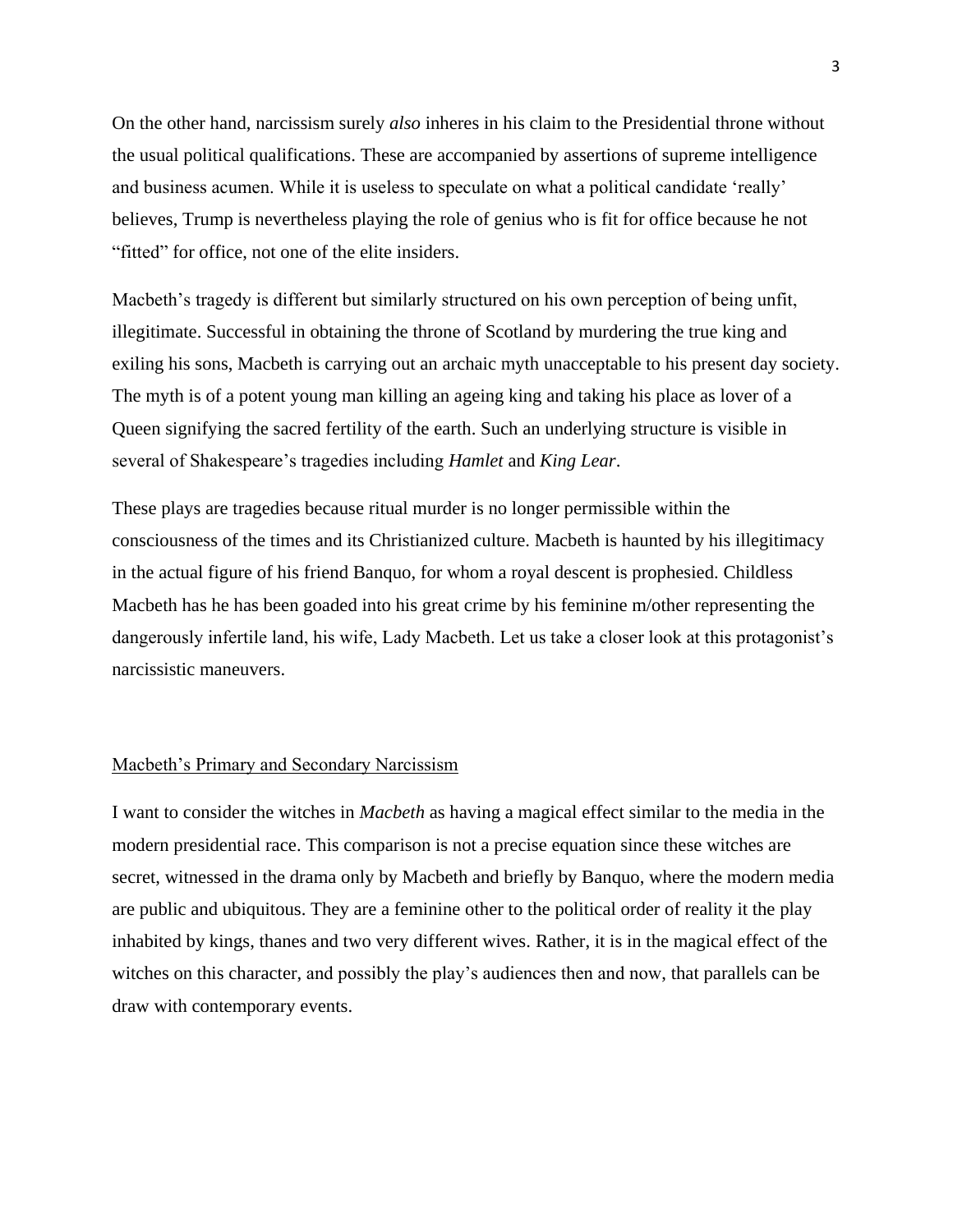In fact the witches form a supernatural arena of psychic transformation for Macbeth. They are his dynamic and dramatic psychic mirror, and as Jung indicates, it is his too great reliance upon them as mirror that is his downfall.

Witches: Fair is foul, and foul is fair:

Hover through the fog and filthy air. *Macbeth*, Act 1, sc.1 l. 11-12.

Macbeth: So foul and fair a day I have not seen. Act 1, sc.3 l. 38.

Macbeth's very first line echoes the concluding chant of the witches in the very first scene. He is already their creature, although only the audience can sense it in the auditory repetition. Moreover, as well as undoing moral and aesthetic categories, "fair is foul…", the witches suggest that they can defy the very bounds of gravity as they "hover" in atmospheric dirt. Here indeed is a pre-Oedipal state of fusion that is con-fusion. The witches proclaim the powers of horror that give the title to Julia Kristeva's book on the pre-Oedipal as the realm of the abject as the not yet subject (Kristeva 1982). Without clean and proper boundaries, being is a world of terrifying invasion of monsters and evil. No territory is protected, no body is safely a *body* with psychic integrity.

In his opening words, Macbeth reveals his pre-Oedipal predilections in straying into the wilderness of mirroring the abjecting witches. When they hail him successively as Thane of Glamis, Cawdor and King; they conjure him into a world in which time and agency are similarly detached from social and physical realities. Macbeth knows he is already Thane of Glamis. He does not know that he has been given the traitor's title of Thane of Cawdor. To be king would be to go outside social and moral rules because he would have to kill the incumbent and push away that man's natural bodily successors.

Such a move would transfer the primary narcissism (constellated by the witches taking him back to pre-Oedipal lack of subjecthood) to a secondary narcissism in which he cannot separate himself from the object of desire, being king. Symptomatically, after committing the murder, primary narcissism overtakes him again. He loses a sense of his own body as whole and bounded.

Macbeth: What hands are here? Ha! The pluck out mine eyes.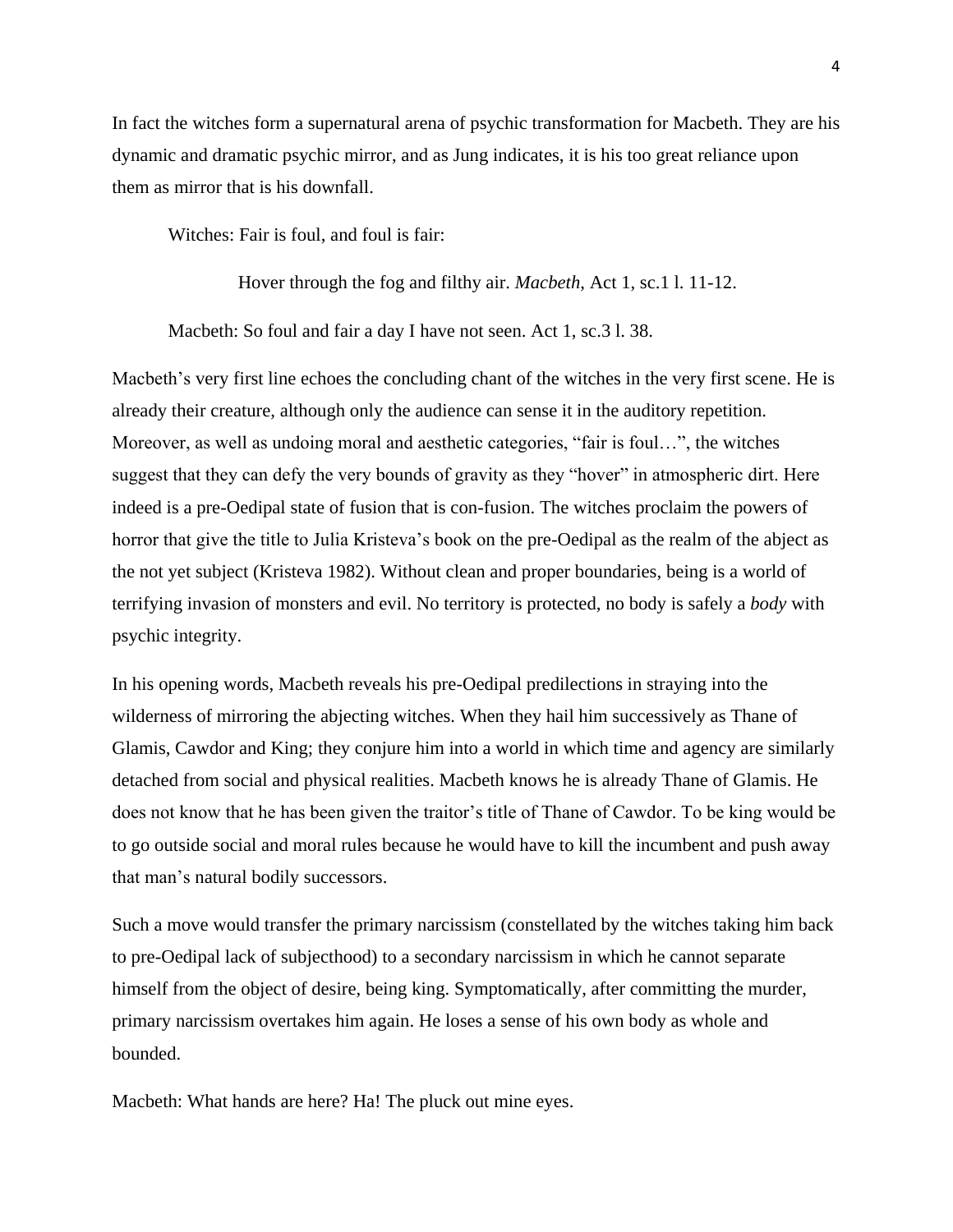Will all great Neptune's ocean wash this blood

Clean from my hand? No, this my hand will rather

The multitudinous seas incarnadine,

Making the green one red. Act 2, sc. 2, l. 58-62

Hands wanting to destroy eyes show a horrifying sense of bodily dis-integration. Bloody hands that can dye whole seas indicate the psyche trapped in a world without end, without limits to his crime. Transfixed by pre-Oedipal enchantment in the witches reincarnating his primary narcissism, Macbeth has struck down his king, his father figure who was the obstacle to his deepest and forbidden desires. Such a perversion of the Oedipal situation propels him into a secondary narcissism in which his crime traps him in an endless mirroring of his murder.

The psychic dysfunction is even more marked in his pre-murder exchanges with his wife. She overtly rejects any primal bond of love that could provide an-other to his Oedipal fantasies.

Lady Macbeth: When you durst do it, then you were a man…

 Does unmake you. I have given suck and know How tender 'tis to love the babe that milks me: I would while it was smiling in my face, Have pluck'd my nipple from his boneless gums, And dash'd the brains out, had I so sworn

As you have done to this. Act 1, sc.7, l. 49, 54-8.

Such graphic destruction of maternal love effectively cuts away the 'normal' Oedipal path by which fear of castration by the actual father is succeeded by the boy Macbeth eventually becoming a father. It is later made explicit in the play that the Macbeths have no children, giving Lady Macbeth's terrible lines the visceral context of babies that have died, typical for the period. In these lines we sense a rejection of a potential mirroring of love. Macbeth cannot see himself being mothered safely and lovingly in the person of a baby son.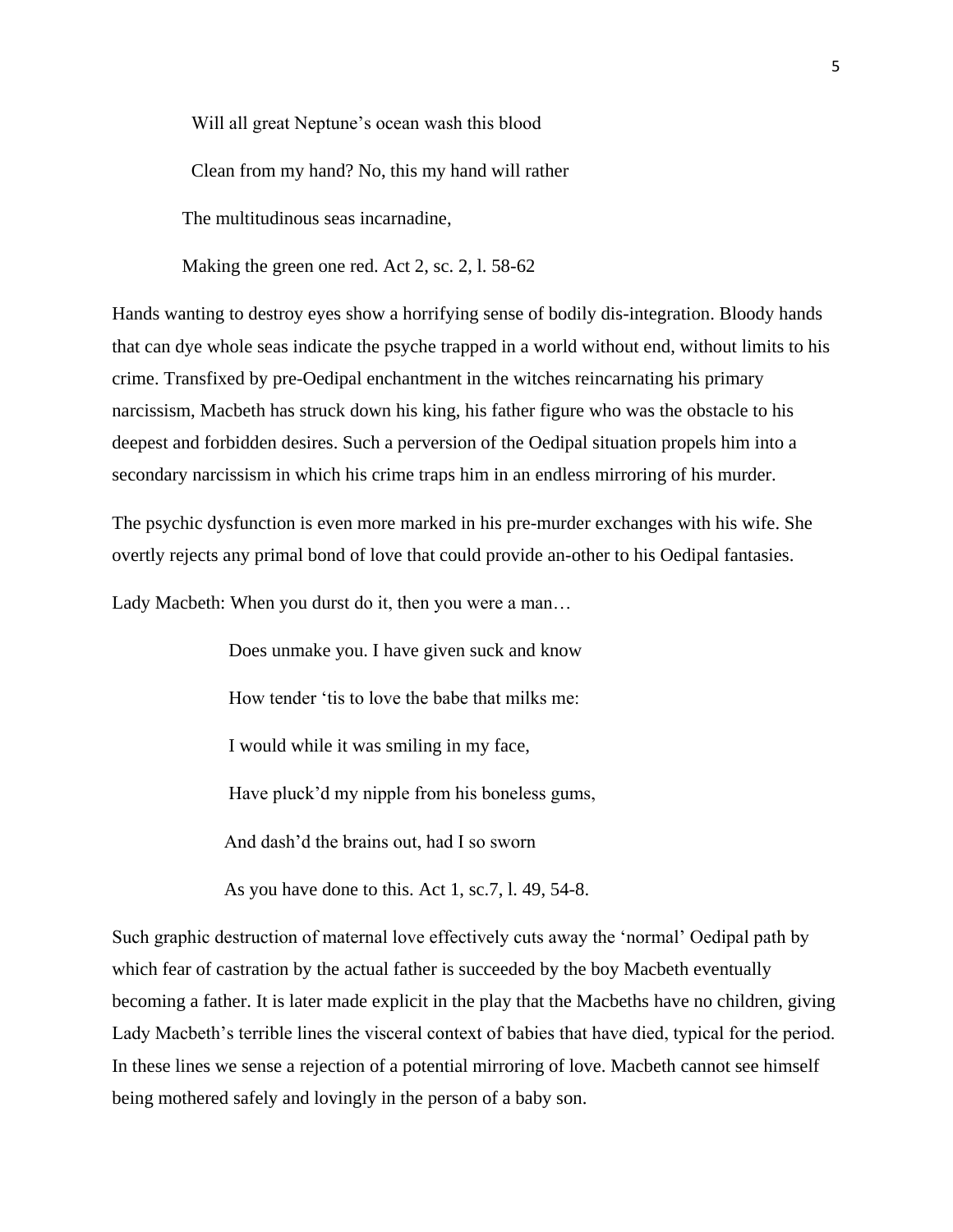Imaging his own mother, Lady Macbeth fuses all possible Eros or in Jung's terms, feeling and connection into Thanatos, the sacred drive to death. All her relational energy is predicated on Macbeth removing the father-king as obstacle to *her* desires that cannot be separated from his desire which has to be repressed if he is see himself as separate from the kingship. Lady Macbeth un-represses his Oedipal drive by choosing identification with it instead of mother love that feeds the baby. She pushes him into the mirror of secondary narcissism in portraying the alternative as the feminine that annihilates the defenseless child. She channels a pre-Oedipal mother that he can never appease, nor escape, once he has submitted to her desire as his desire and killed the king-father.

Unsurprisingly, murderer Macbeth is haunted by children. Since the witches proclaimed his sometime companion Banquo as the father of future kings, he has his friend murdered with the command to execute the child also. Banquo's son escapes as do King Duncan's progeny but not so fortunate is the family of defector, Macduff. The only other woman in the play is only appears as a loving mother. We see her affectionately playing with her children until the entire family is murdered by Macbeth's henchmen. It is time for Macbeth to visit the witches again. They show him a mirror.

# Secondary Narcissism and relying too much upon the mirror

Trapped in his secondary narcissism, Macbeth cannot stop killing because he cannot see himself as a legitimate ruler. He keeps murdering to repeat the primal crime that got him the throne but none will give him that separation from the object, kingship, that would stabilize his identity. Rather he is trapped in the mirror of murdering to achieve his desires and each murder takes him further from his lost desire, to take his father-king's place, to be king like Duncan was, respected, loved and a father. So Macbeth returns to the scene of his primary narcissism, the abject feminine of the witches. His visit awakens narcissistic possibilities in the play's audience.

Macbeth: I conjure you by that which you profess...

……………………... though the treasure

Of nature's germens tumble all together,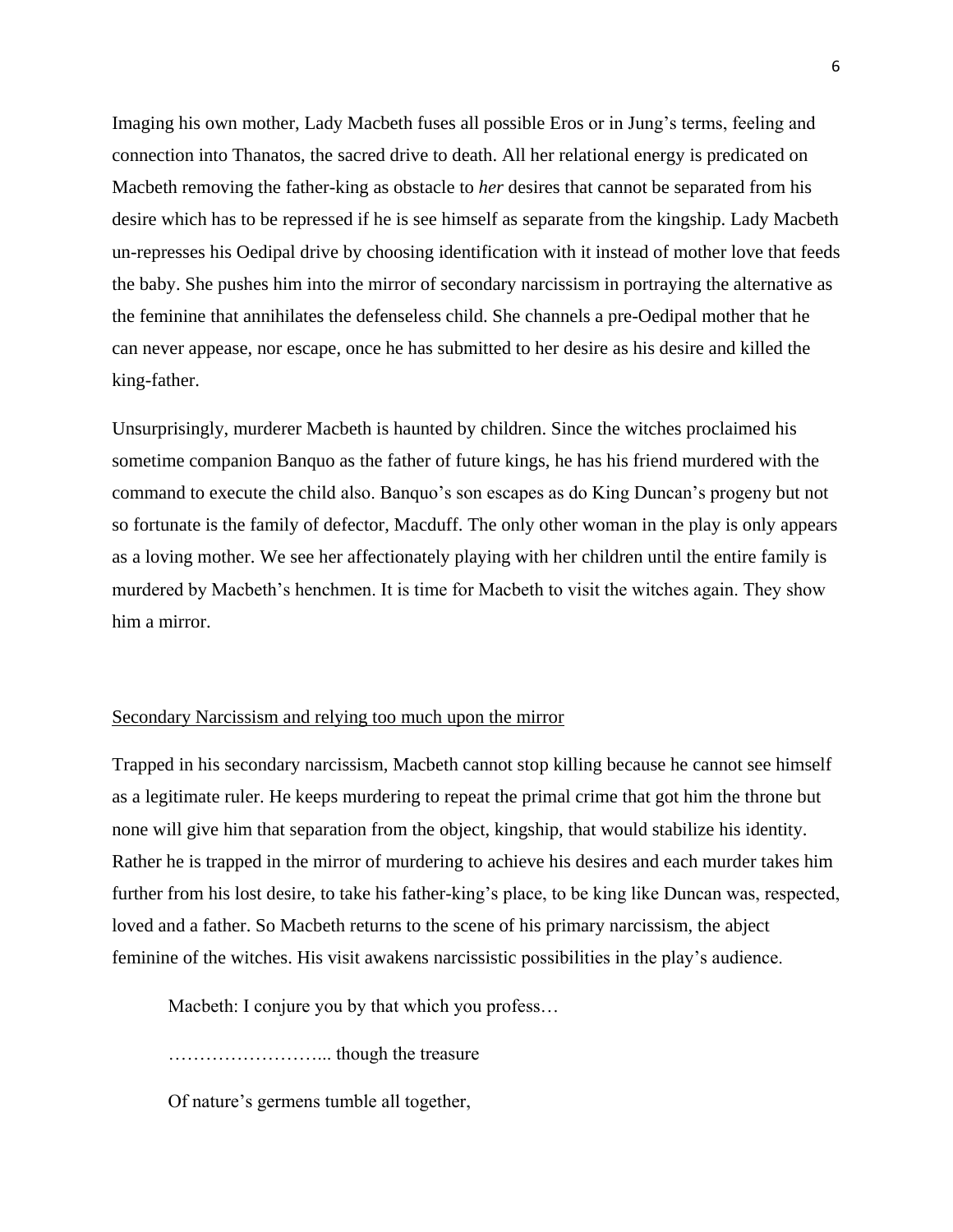Even till destruction sicken, answer me

To what I ask you. Act 4, sc. 1 l. 50, 58-61.

Assuming the position of the witches as the chaos energy of the planet ("I conjure you…), Macbeth proceed by envisioning terrifying destruction in which fertility itself, "nature's germens" is distorted beyond repair. Such is the psychological position of a fertility rite, in the archaic myth, or an Oedipal process, literalized in secondary narcissism.

The witches enable Macbeth and the audience to receive three supernatural messengers, an armed head, a bloody child and a crowned child carrying a tree. The messages are successively a warning about Macduff, that none of woman born can kill Macbeth, and that he will not be defeated until Birnam Wood comes to Dunisnane, his fortress. Macbeth, now a creature of the abjecting world without inner sight or in-sight, interprets all three messages disastrously. The armed head is right that Macduff is a particular danger because he is his future killer. Macbeth sees the fragment of a warrior and thinks he can kill part of his being, his family. Instead of incapacitating Macduff, the atrocity actually spurs him on.

Thinking that no person of woman born means no human being, is a similar mistake for the bloody child suggests the power of the infantile psyche in the narcissistic mirror that Macbeth is trapped in. In a fight to the death, Macduff will tell his opponent that he is that man of no woman born because he was from his mother's body "untimely ripp'd" (Act 5, sc.8, l. 16). The crowned child carrying a tree branch is another false mirror in Macbeth's secondary narcissism. Macbeth interprets Birnum Wood coming to his castle Dunsinane is a mere statement of impossibility. Now nothing can detach him from his throne; he is fused with it as object.

More pertinent would be to see the bloody child and the crowned child as emblems of his own catastrophic failure to negotiate his Oedipal desires for kingship. The bloody child recalls Macbeth's own first appearance in the play, covered with the blood of a traitor. At the end of the play, he will be that traitor and appear finally as the first vision, a decapitated armed head. In between he metaphorically then intentionally and at last actually kills children. He accepts his wife's horrible narcissistic identification with his desire in her statement about being willing to murder their child. Once Oedipal killer of Duncan, Macbeth intends to kill Banquo's son, the play's icon of fertility and generation. With the slaughter of Macduff's family, the tyrant's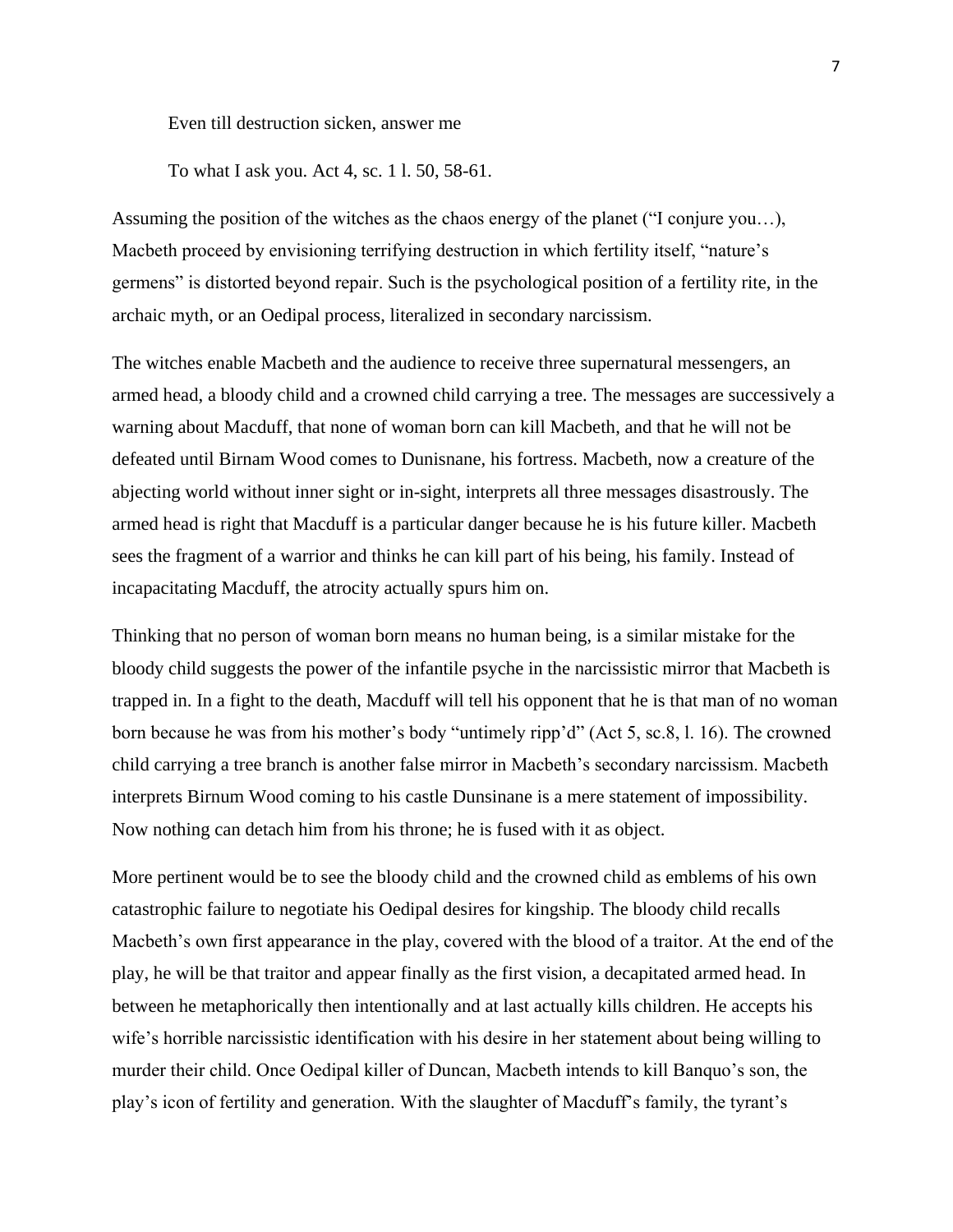journey to literalism and narcissistic identification with the act of murder in an Oedipal mirror is complete.

Each time Macbeth commissions murder he is killing part of himself because he fatally embodied his desire to be father-king instead of being able to repress it, and take the place of child-who-will-be-father in a familial overcoming of primary narcissism. Rather, murder continues his libido stuck in secondary narcissism where he *is* the bloody child *and* needs to kill the bloody child. He is also, of course, the crowned child, the child who killed his father and became king. However, in holding a tree and speaking of Birnum Wood moving, this third vision cements Macbeth's secondary narcissism by imaging what kingship itself might mean, if Macbeth could be the king that he can never be; that is fertile, as in the archaic myth part of the renewing fertility of the land. And Macbeth cannot be that king because he killed a father rather than becoming one.

It is this crowned child with branch who makes absolutely explicit that it is loving, loyal Banquo who is king-lover of the land as goddess.

*A show of eight kings, the last with a glass in his hand;*

Banquo following.

Macbeth: Thou art too like the spirit of Banquo: down!..

What! Will the line stretch out to th'crack of doom?

Another yet? – A seventh? – I'll see no more –

And yet the eight appears, who bears a glass,

Which shows me many more: and some I see,

That two-fold balls and treble scepters carry. Act 4, sc.1, l 112, 117-21.

When Birnum Wood *does* come to Dunsinane (as the soldiers are commanded to carry a tree branch in order to conceal numbers), and the wood appears to march, the land itself appears to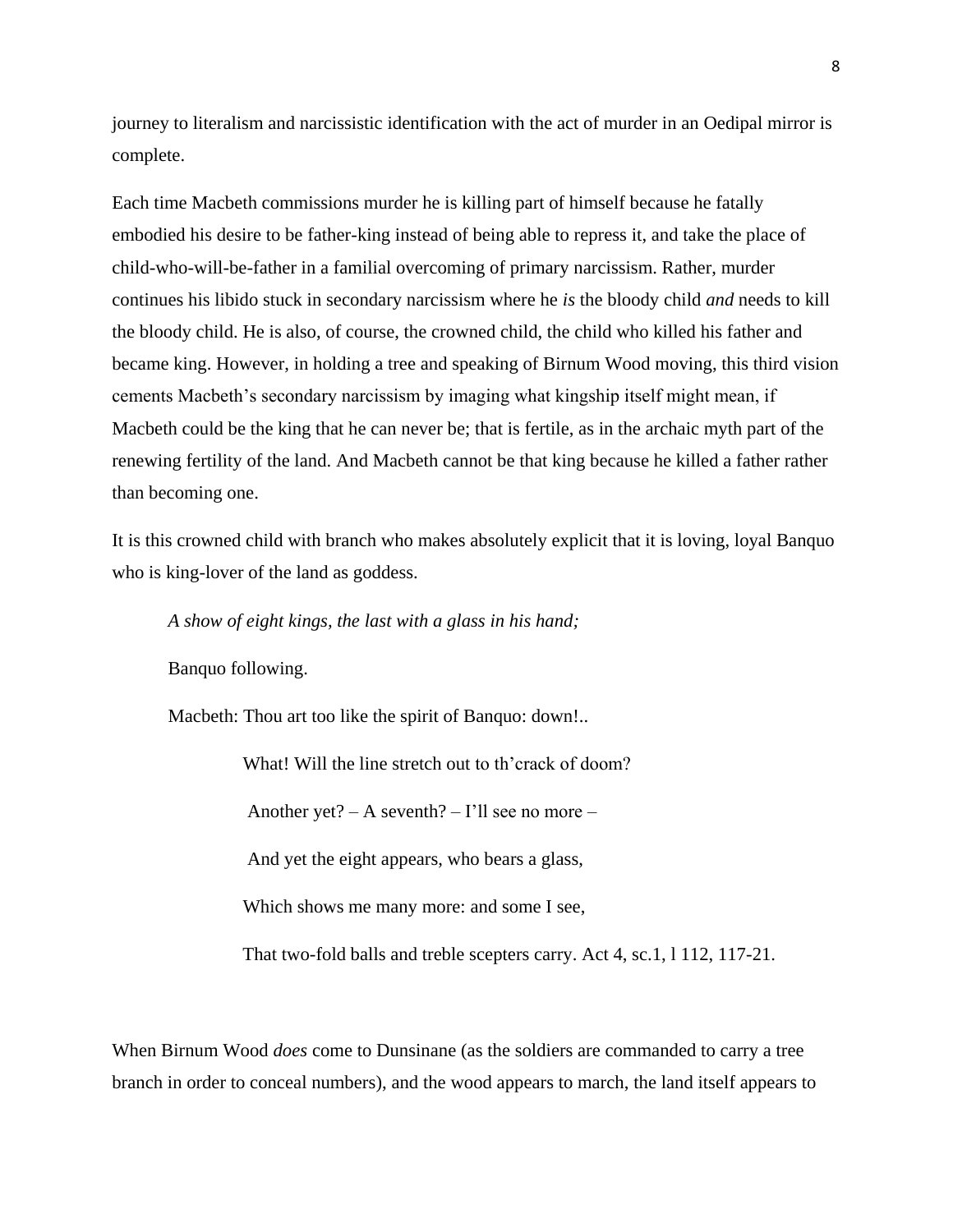regenerate by rising up against Macbeth. The crowned child with a tree that Macbeth thinks speaks of the impossible, a moving wood, shows merely what is impossible *for him*. He commands a show of kings who will be descended from Banquo as father whose family relation did not fall in to fatal secondary narcissism.

Additionally, these phantom kings make explicit something about *Macbeth*, the play as well as Macbeth, the man. What if the intimate Oedipal and archaic nature of this drama tempted *the audience* into a secondary narcissism? Extraordinarily, such a dangerously tragic psychological trap in written into this very dramatic script.

#### Kings, Politicians and their Narcissistic Audiences

"Glass" in Shakespearean English means a mirror. The eight Banquo descended king holds a mirror out to the audience and invites them to see themselves in what Macbeth next howls, a line of kings with the balls and scepters of the throne of England. The explanation for such a reference is made even more magically potent when we consider this interaction in a Jungian context as we will see. In a straightforward sense, these lines confirm that this play, first performed around 1604, was conceived for the new monarch James I who was legendarily a descendent of Banquo. As a complement to the new king-father, who fortunately was already a father, the mirror held out to the audience invites the king himself to see his own legitimacy confirmed upon the stage.

And yet this is a crucial violation of the stage as boundary between realities in a play full of the violation of sacred, nature, political and familial boundaries. The mirror invites new king James to a secondary narcissism of seeing stage phantoms as performing his own political claims to his very new role. After all, James became king of England as well as native Scotland by *familial*  ties, as the most intimately living relation of dead Queen Elizabeth. That these familial ties are bloody is shown by the fact that James inherited the English throne via his mother, who plotted to kill her cousin Elizabeth and was in turn executed.

And what does James I see? He is now invited to identify through and actual and literal mirror with a play in which a good king is murdered and a bad king is overthrown by force – and, a play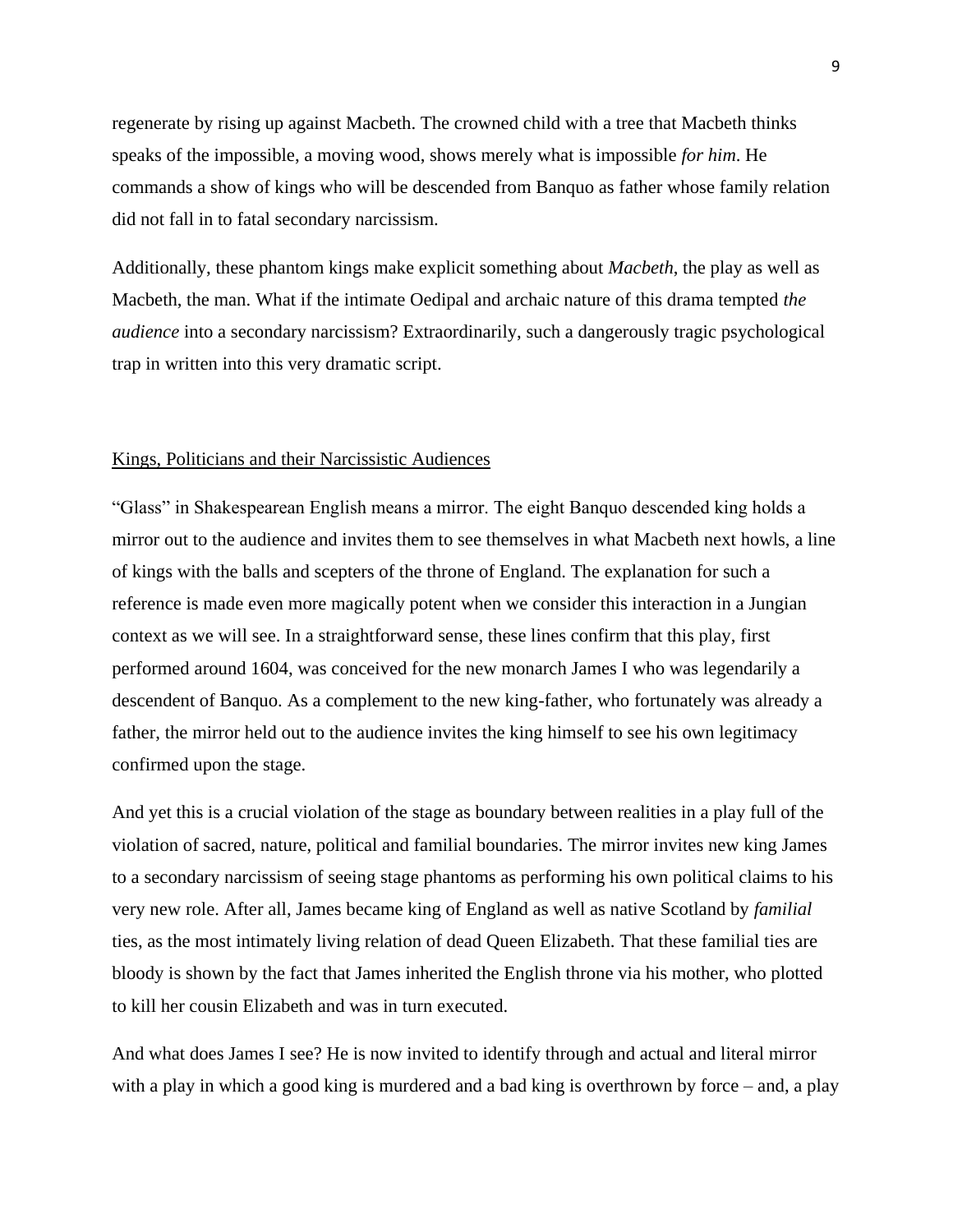claiming, enacting, prophetic powers. C. G. Jung suggested that a visionary work of art, one vibrating to the music of archetypal themes not fully present to the artist, would be to the collective society like a dream to the individual (CW15, para. 161, p. 104). It could show where s/he or society, was going. So where is England of 1604 going?

In 1605 James I and his parliament suffered the Gunpowder Plot, a failed bomb plot against the government leading to brutal executions. Less than twenty years later an army did march against a king they called tyrannical, James's son, Charles I. After a trial, the defeated king was beheaded, suffering the same fate as semi-fictional Macbeth. His son, Charles II, achieved the throne with the consent of the forces who defeated his father and wisely chose to forego revenge against all but the signatories to his father's death warrant. Some of these found refuge in the American colonies whose leaders refused to hand them over in an early act of defiance to the English crown. Otherwise unlike Macbeth, Charles II, a notorious womanizer, had no legitimate children. His brother, James II and his son, Charles, were not able to hold onto power.

Charles I was not inevitably doomed to the fate of Duncan and Macbeth of violent death. Rather he summoned his own downfall by foolishly refusing to recognize any legitimate political power but his own. He famously believed in the divine provenance of kings, which gave him a narcissistic identification with the role. *He* could not separate himself from the mirror that was kingship. Here a dream commented upon by C. G. Jung seems illuminating

### DREAM

*The dreamer, a doctor, a pilot, and the unknown woman are travelling by airplane. A croquet ball suddenly smashes the mirror, an indispensable instrument of navigation, and the airplane crashes to the ground. Here again there is the same doubt: to whom does the unknown woman belong?* (italics in original, CW12, para. 147, p. 113)

Significantly the theme of flight heralds disaster just as the witches' "hovering" proves unfortunate for Macbeth. Jung comments pertinently on the fate of the mirror.

The "mirror" as an "indispensable instrument of navigation" doubtless refers to the intellect, which is able to think and is constantly persuading us to identify ourselves with its insights ("reflections")… The term "instrument of navigation is an apt expression for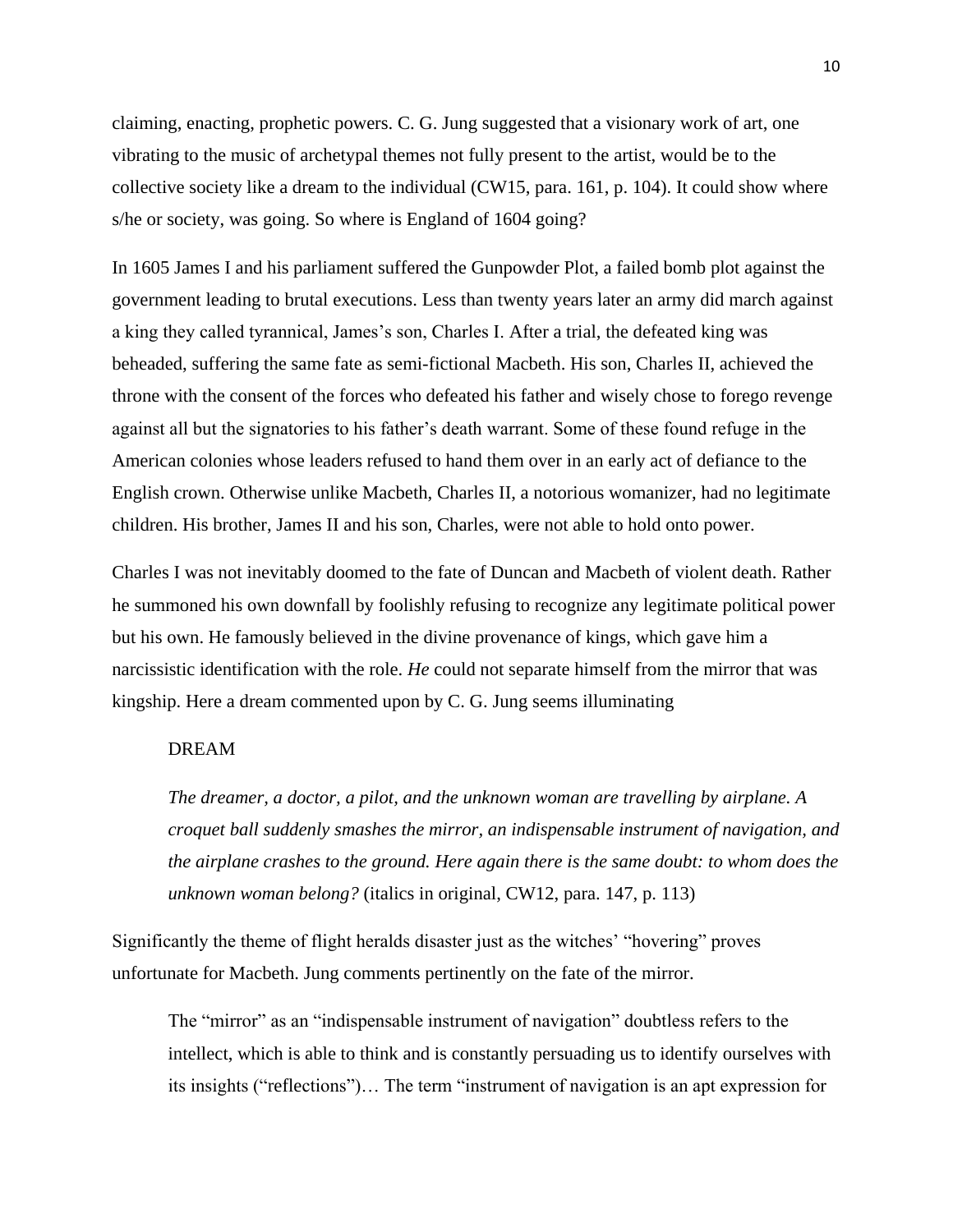this, since it is indeed man's indispensable guide on pathless seas. But when the ground slips from under his feet and he begins to speculate in the void, seduced by the soaring flights of intuition, the situation becomes dangerous. (Jung, CW12, para. 149. Pp. 114-5).

For Jung's dreamer, the croquet ball smashes the mirror so preventing the danger of seduction by ungrounded intuition whereas Macbeth's perilous mirroring is not so interrupted. He is seduced by the witches as an ungrounded feminine intuition. As in Jung's reading of the dream, the witches mirroring persuades Macbeth to identify himself with the visions they bestow. Having failed to negotiate Oedipal distance from his desires, he is unable to conceive that these visions or intuitions do not serve his fantasy identification with the crown.

Similarly, had a croquet ball interrupted the fateful mirroring of the plays procession of fertile and just kings in the implied royal audience, who are James I and his family; perhaps they too would have been more aware that their people's *reflections and insights* were not wholly favorable. How far does the play, *Macbeth*, anticipate the narcissistic downfall of the Stuart dynasty? Jung would have said that literature as a form for archetypal evolution within a culture in supplying what is absent from conventional social mores.

Therein lies the social significance of art: it is constantly at work educating the spirit of the age, conjuring up the forms in which the age is most lacking. (Jung, CW 15, para. 130, p. 82)

Art conjures. It is capable of witchcraft on a collective social level as well as its effect on the audience and artists. But who is the unknown woman, Jung asks of his dream above? What both the dreamer and Macbeth lack is grounding. Macbeth for sure has missed his chance to be grounded through his relation to his wife and the potential mother of his children. The visions of bloody and crowned children mock his ungrounded and infertile narcissistic kingship.

For Jung the unknown woman will prove to be that necessary feminine psychic relation, the anima. For Macbeth, the ground he cannot connect to, cannot love is the land itself. In his narcissistic tyranny, he has made a wasteland of Scotland. Far from incarnating the lover of the goddess in taking the place of an ageing King, he has rather been the destroyer of the earth as sacred feminine. His slaughter of the Macduff family is only the most graphic metonym of his desecration of the Earth-Goddess through his catastrophic secondary narcissism.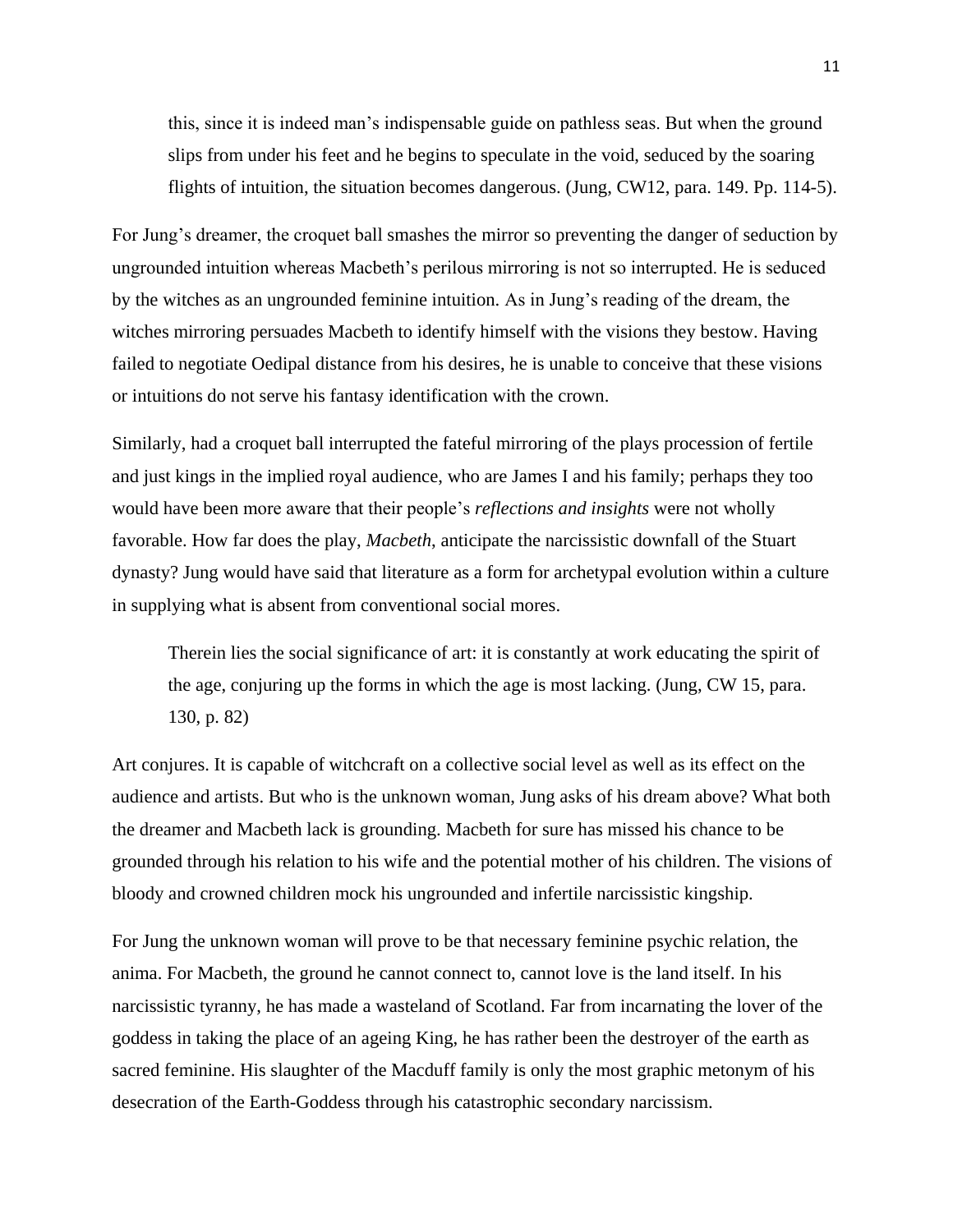So in what sense are Macbeth's fateful witches, the demonic mirror, comparable to the modern media. Crucially *Macbeth*, the play, is not so much *about* magic as an enactment of it. The witches chant spells; that is all they do. In that sense they are dramatists, not supernatural beings. Their spells liberate the potential for secondary narcissism in Macbeth. Once trapped in their ungrounded narcissistic mirroring, he himself does the rest.

Moreover, arguably the play is a rite rather than a dramatic entertainment. If it really does conjure up the forms in which the age is lacking, does it promote, or (by bringing to consciousness), reduce, the likelihood of James I and his son, Charles I being unable to disidentify with the image of king as divinely appointed? I am suggesting that the play *is* magic because it demonstrates and promotes narcissistic temptations. In this sense, it anticipates the distorting and productive mirror of the modern media.

While ostensibly claiming to inform and communicate, no one could assume the modern media to be a neutral or transparent medium. With its internet enhanced range from the latest social media to venerable newspapers, the media reflects back powerful figures in ways that permit or even seduce into narcissistic (mis)identification. Media energies are multiple, unpredictable, capable of being manipulated but not wholly controlled. Such a perspective suggests that the media is a form of the psyche itself, or, in the language of this old Shakespearean world: magical. Ultimately what might matter in elections to the populace is which candidates can love and make fertile the ground we stand on.

## WORKS CITED

Jung, C. G. (1944) *Psychology and Alchemy, The Collected Works of C. G. Jung, volume 12,*  Trans. R. F. C. Hull, edited by Sir Herbert Read, Michael Fordham, Gerhard Adler, William McGuire, Princeton: Princeton University Press.

Jung, C. G. (1966) *The Spirit in man, Art and Literature, The Collected Works of C. G. Jung, volume 15,* Trans. R. F. C. Hull, edited by Sir Herbert Read, Michael Fordham, Gerhard Adler, William McGuire, Princeton: Princeton University Press.